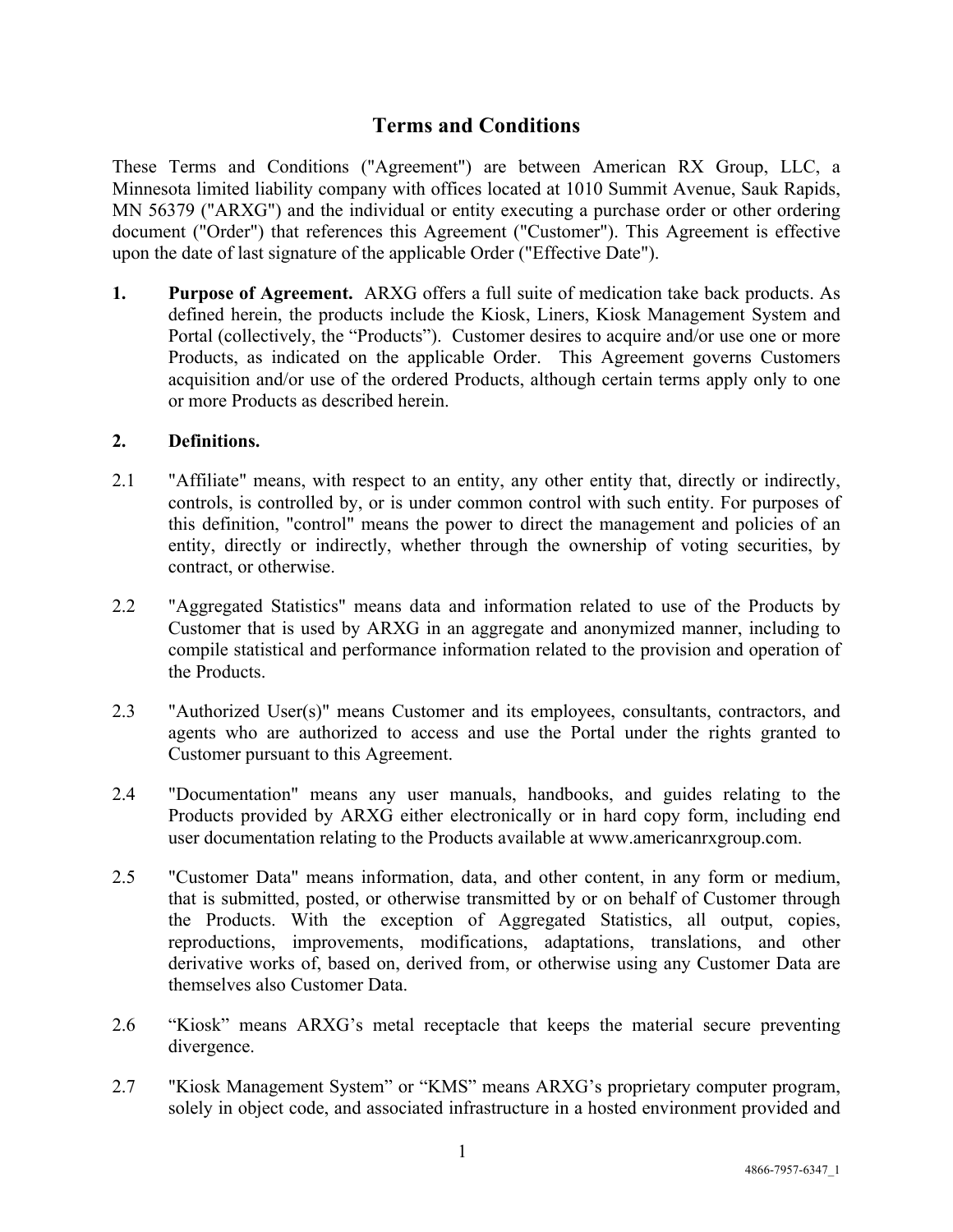maintained by ARXG for the provision of Products. KMS is designed for the Kiosk to help manage the Liner program. KMS indicates weight, current capacity, how often the door opens, if the Liner is full, it will auto lock the Kiosk (preventing overfill), it will send message alerts notifying of an issue or when the Liner needs to be replaced.

- 2.8 "Liners" mean ARXG's cardboard container that receives the material within the Kiosk. When it is filled, the Liner is removed, sealed, and shipped to a third party for proper disposal (including the official documentation of that event with the completion of a certificate of destruction issued by such third party).
- 2.9 "Portal" means the hosted software-as-a-service provided by ARXG to Customer. The Portal manages all the metrics, logistics, and compliance associated with the Liner program.

#### **3. Grant of License to KMS and the Portal.**

- 3.1 If ordered by Customer, and subject to Customer's compliance with the terms of this Agreement, ARXG grants Customer a non-exclusive, non-transferable, nonsublicensable, license to:
	- (a) load and execute the KMS in executable machine-readable form only, subject to the limitations on the number of sites specified in the Order; and
	- (b) access and use the Portal, subject to the limitations on the number of Authorized Users specified in the Order; and
	- (c) access and use any Documentation solely for the purpose of exercising Customer's rights hereunder.
- 3.2 All rights not expressly granted to Customer in this Agreement are reserved by ARXG, and Customer may not use the KMS, Portal, and/or Documentation in any manner not expressly authorized by this Agreement. Customer may use the KMS, Portal and Documentation for its internal business operations only and not by, or for the benefit of, any affiliate, subsidiary, parent company or any other third party, nor may the KMS nor Portal be used for service bureau services. Customer may exercise its rights under this Agreement only in the states and territories of the United States.
- 3.3 Customer shall not: remove or destroy any proprietary rights marks or legends on or in the KMS, Portal, and/or Documentation and on authorized copies; modify, enhance, adapt, translate, or create derivative works of the KMS, Portal, and/or Documentation; transfer, distribute, assign, sublicense, rent, lease, export or sell the KMS, Portal, and/or Documentation; create an Internet "link" to the Portal or "frame" or "mirror" the Portal on any other server or Internet-based device; decompile, disassemble, or reverse engineer the KMS or Portal; or make copies of the KMS, Portal, and/or Documentation other than for archival and backup purposes.
- 3.4 Customer acknowledges and agrees that KMS is licensed to operate only on the operating environment set forth on the Documentation. Customer is solely responsible for the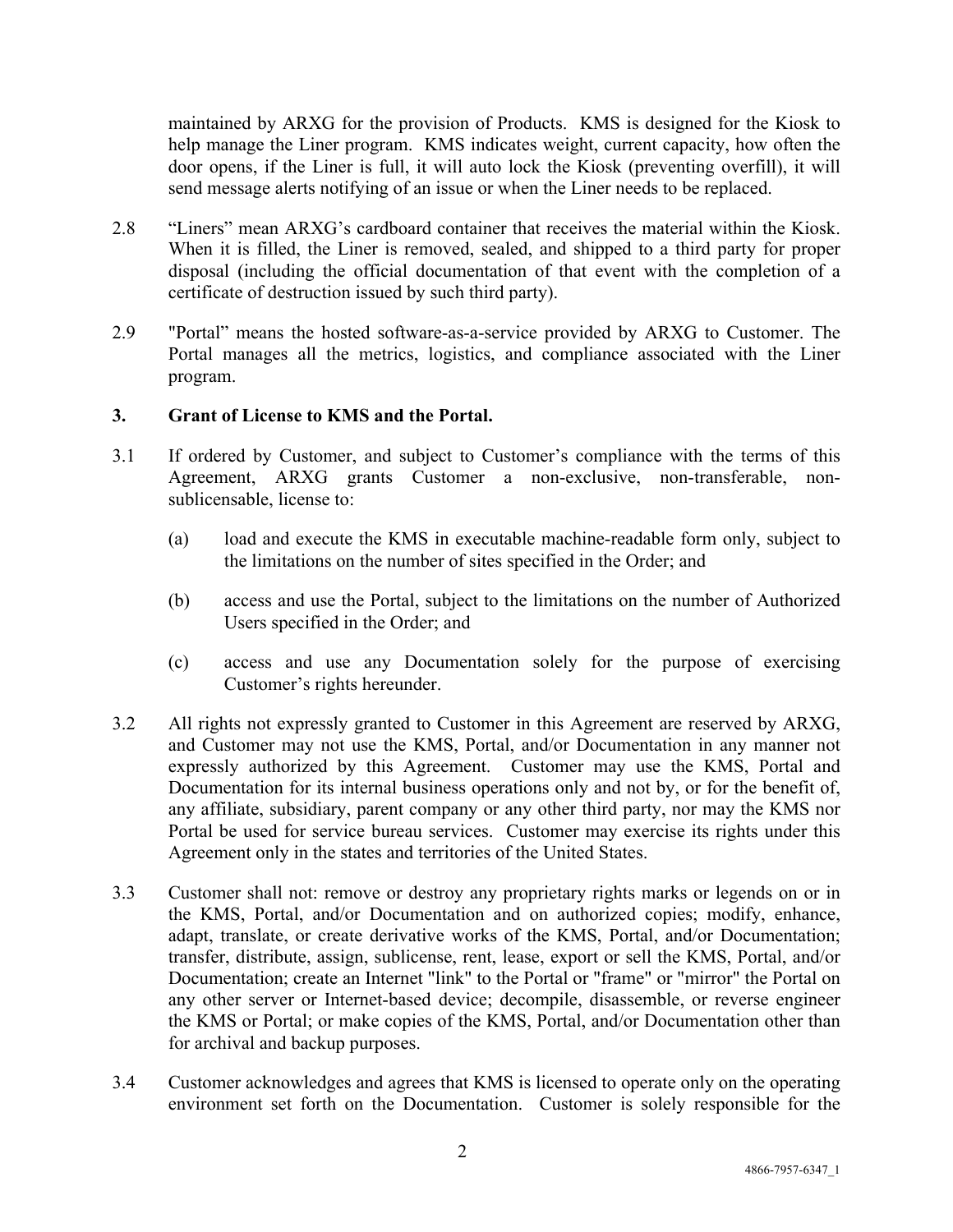acquisition, use, and maintenance of all components of the operating environment, and all associated costs and expenses.

- 3.5 Customer acknowledges and agrees that ARXG has the right to use its servers on which the Portal and/or Customer Data (defined below) are kept for any applications as ARXG, in its sole discretion, may elect, including, without limitation, ARXG's right to use the servers to provide concurrent services to third parties. The Portal is controlled and operated from facilities in the United States. ARXG makes no representations that the Portal is appropriate or available for use in other locations. Those who access or use the Portal from other jurisdictions do so at their own volition and are entirely responsible for compliance with all applicable United States and local laws and regulations, including export and import regulations.
- 3.6 ARXG may make changes to the KMS and Portal, at its discretion, provided that it does not materially reduce the features or functions of the KMS and/or Portal compared to those existing on the Order. The terms for KMS and Portal in this Agreement apply to any updates, upgrades, new releases, and other bug fixes, patches, or changes, enhancements, or modifications to the KMS and/or that ARXG make generally commercially available.

## **4. Delivery, Installation; Access; and Training for KMS and Portal.**

- 4.1 ARXG will ship the KMS, Documentation, and any other materials identified in the Order to Customer. Customer will be given one or more personal, non-transferable passwords to access the Portal. Customer is and will remain responsible for maintaining the confidentiality of that password(s), for all activities conducted on the Portal that make use of that password(s), including any use that Customer may subsequently contend was not unauthorized by Customer.
- 4.2 The KMS and Portal will be implemented pursuant to the terms of one or more Statements of Work ("SOWs") to the Order, in the time frames, and in exchange for the fees, set forth in the Order and the applicable SOWs. In addition, ARXG will provide training for the KMS and/or Portal, as described in the Order. Customer may acquire additional services from ARXG at ARXG's then-current professional services rates, or as otherwise agreed between the parties.
- 4.3 The KMS and/or Portal are deemed accepted fourteen (14) calendar days after implementation unless, within that time (the "Acceptance Period"), Customer provides written notice to ARXG that the KMS and/or Portal does not operate in substantial conformance with the warranties contained in this Agreement. If Customer provides such written notice to ARXG, ARXG will use commercially reasonable efforts to, at its sole option, repair or replace the KMS and/or Portal within a reasonable time of its receipt of the notice. However, if ARXG is unable to repair or replace the KMS and/or Portal within ninety (90) days of its receipt of the notice, then Customer may terminate this Agreement, return KMS, Documentation, and other materials to ARXG, and cease all use of the Portal, in which case Customer shall be relieved of all further payment obligations under this Agreement.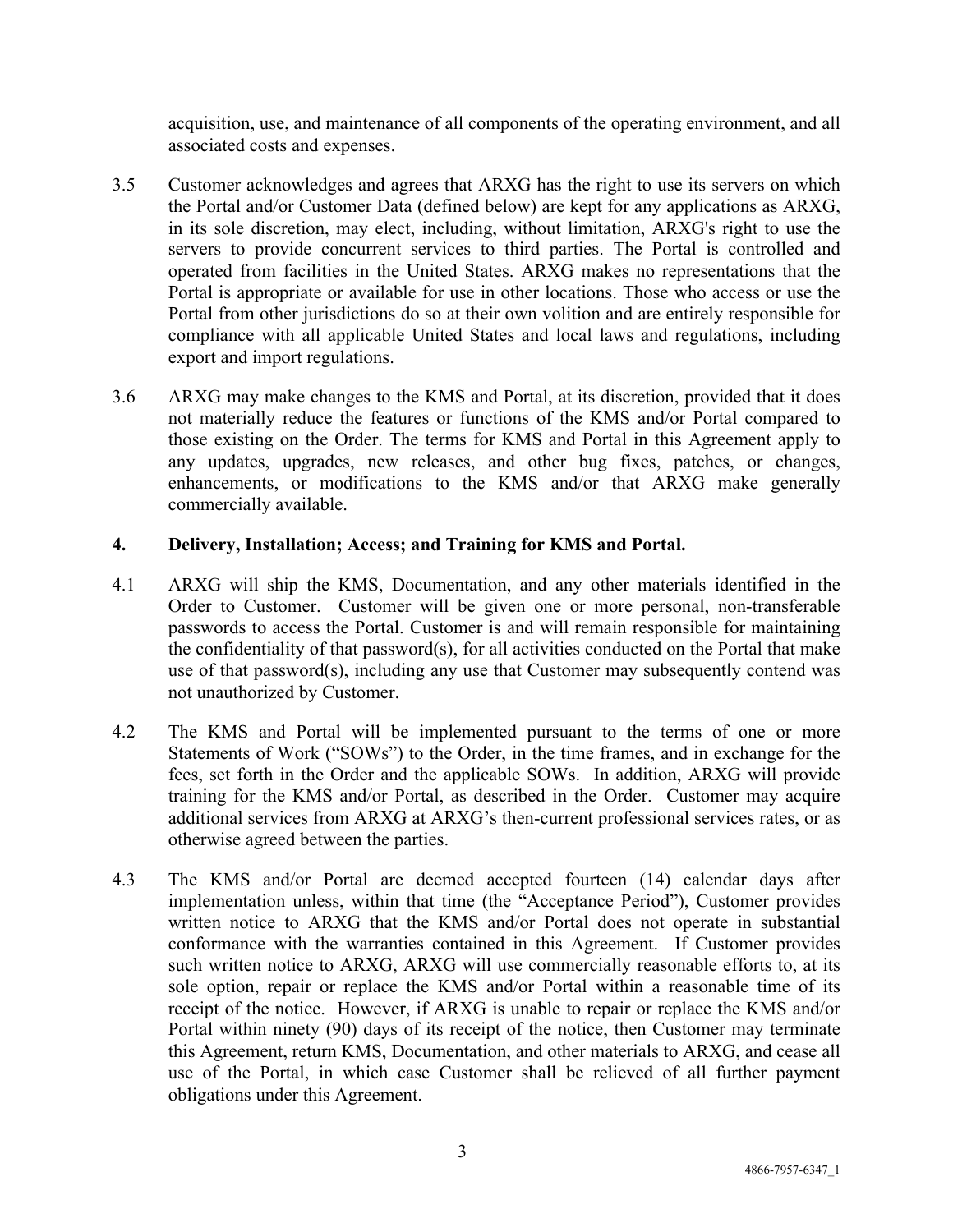## **5. Support Services for KMS and Portal.**

- 5.1 Customer may obtain technical support services for the fees and pursuant to the terms in the Order and subject to ARXG's then-current technical support services policies and procedures.
- 5.2 Technical support services include: (a) when and if available, any updates, releases and enhancements to the KMS and/or Portal made generally available to all licensees for no charge; and (b) telephone and remote computer support as to the use and operation of the KMS and Portal, and error and defect verification, analysis and correction for the KMS and Portal to the extent possible by telephone and remote computer. ARXG will use commercially reasonable efforts to provide corrections to errors in the KMS and Portal in the form of patches, fixes, workarounds, or other form within a commercially reasonable time depending on the severity of the error as determined by ARXG.
- 5.3 Help-desk support does not include training, setup assistance, diagnosis of customer interface problems, or integration or programming services. Any such services are provided as stated in the Order.
- 5.4 Customer may also request on-site assistance from ARXG. In such event Customer shall pay ARXG its then current per-diem fees, and will reimburse ARXG for all reasonable traveling expenses, including meals, travel and lodging.
- 5.5 ARXG may be required to execute emergency maintenance in order to protect the security, performance, availability, or stability of the Portal. Emergency maintenance may include program patching and/or core system maintenance as required. ARXG works to minimize the use of emergency maintenance, and to the extent reasonable under the circumstances as determined by ARXG, will work to provide twenty-four (24) hours prior notice for any emergency maintenance requiring a service interruption.
- 5.6 To help ensure continuous stability, availability, security and performance of the Portal, ARXG reserves the right to perform major changes to its hardware infrastructure, operating software, applications software and supporting application software under its control, typically no more than twice per calendar year. Each such major change event is considered scheduled maintenance and may cause the Portal to be unavailable. Each such event is targeted to occur at the same time as the scheduled maintenance period. ARXG will work to provide no less than sixty (60) days prior notice of a major maintenance change event.

#### **6. Kiosk and Liners.**

6.1 All sales of the Kiosk and/or Liners are F.O.B. ARXG's or its supplier's plant unless otherwise specified in the Order. Responsibility of ARXG shall cease upon delivery to and receipt of the Kiosk and/or Liners by a common carrier at which point Customer will bear all risk of loss for the Kiosk and/or Liners. Premium shipping expenses and/or other related expenses necessary to meet Customer's accelerated delivery schedules shall be the responsibility of Customer.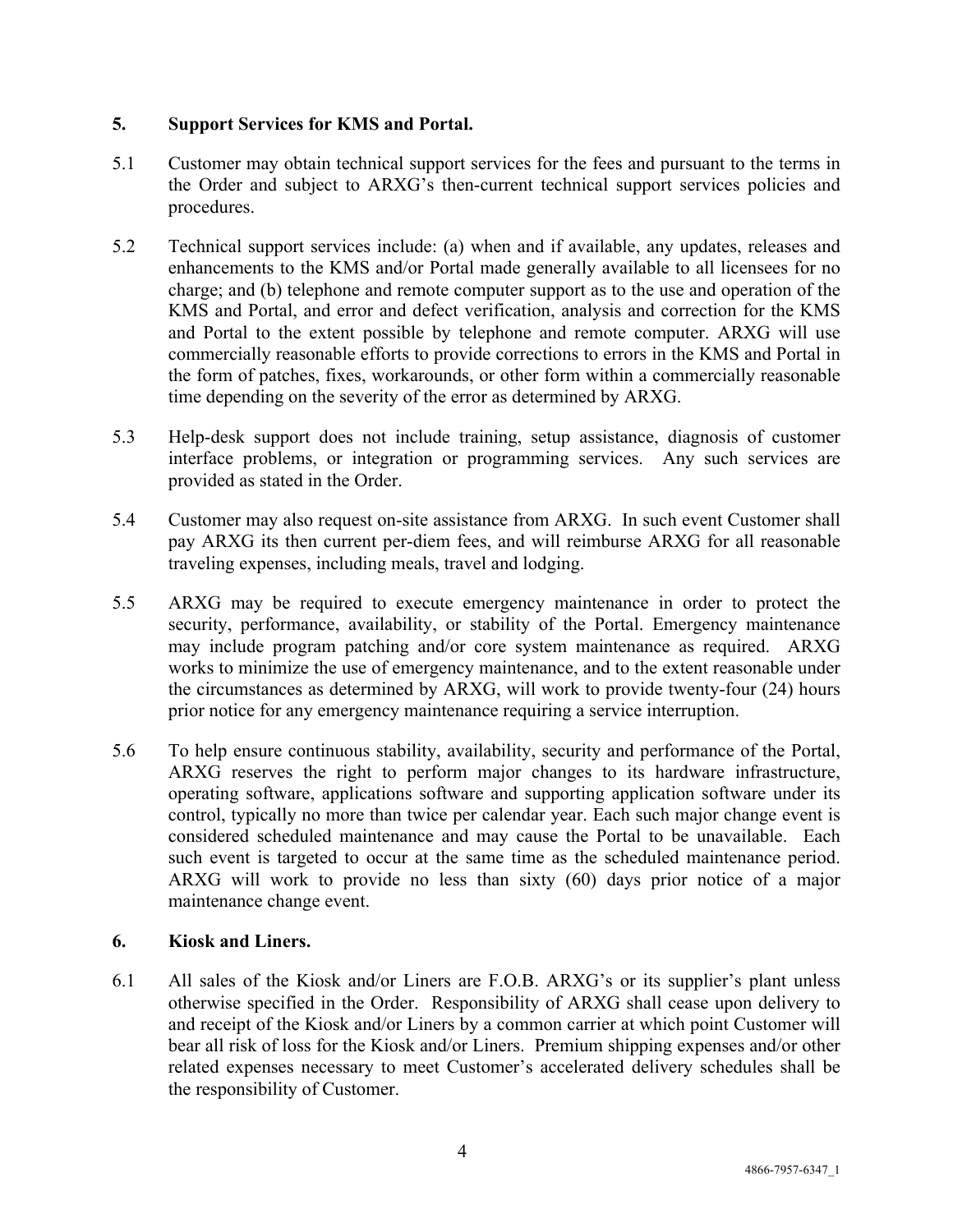- 6.2 Delivery estimates are subject to the availability of Kiosks and/or Liners from ARXG's suppliers. Claims for shipment shortages must be made in writing and delivered within five (5) days of receipt of shipment. All other claims must be made in writing and delivered by Customer within thirty (30) days after Customer learns of facts upon which such claims are based. Any claim not made in writing within the time period shall be deemed waived.
- 6.3 Deliveries of orders placed by Customer may be changed, deferred or canceled only upon specific agreement in writing by ARXG and ARXG may condition such agreement upon Customer's assumption of liability and payment to ARXG for: (a) a sum equal to the costs of work in process including costs accrued for labor and material; (b) any amount for which ARXG is liable by reason of commitments made by ARXG to its suppliers; and (c) any other loss, cost or expense of ARXG as a result of such change, deferment or cancellation.
- 6.4 Only ARXG Liners are to be used as an insert within the Kiosk. Unless otherwise specified in the Order, no local code requirements are considered or included in the specifications for the Kiosk and/or Liners. Addition costs and terms will apply in the event that the Kiosk and/or Liners must be altered or prior approval obtained in order to comply with applicable state or local laws, codes, or ordinances that govern the local area where the proposed Kiosk and/or Liners will be located or services rendered.

## **7. Fees and Payments.**

- 7.1 Customer will pay all fees and expenses specified in the Order. Except as otherwise specified herein or in the Order: (a) fees are based on use of the Products purchased and not actual usage; (b) payment obligations are non-cancelable and fees paid are nonrefundable; and (c) quantities purchased cannot be decreased during the relevant subscription term.
- 7.2 ARXG will invoice Customer in accordance with the Order. Unless otherwise stated in the Order, invoiced charges are due net thirty (30) days from the invoice date. Customer is responsible for providing complete and accurate billing and contact information to ARXG and notifying ARXG of any changes to such information.
- 7.3 If any amount owing by Customer under this Agreement is thirty (30) or more days overdue, ARXG may, without limiting ARXG's other rights and remedies: (a) charge Customer a late fee at the rate of 1.0% of the outstanding balance per month, or the maximum rate permitted by law, whichever is lower; (b) accelerate Customer's unpaid fee obligations under this Agreements so that all such obligations become immediately due and payable; and/or (c) suspend the KMS and Portal until such amounts are paid in full. ARXG will give Customer at least ten (10) days' prior notice that Customer's account is overdue before suspending the KMS and Portal to Customer.
- 7.4 ARXG's fees do not include shipping or transportation, or any taxes, levies, duties or similar governmental assessments of any nature, including, for example, value-added, sales, use or withholding taxes, assessable by any jurisdiction whatsoever (collectively,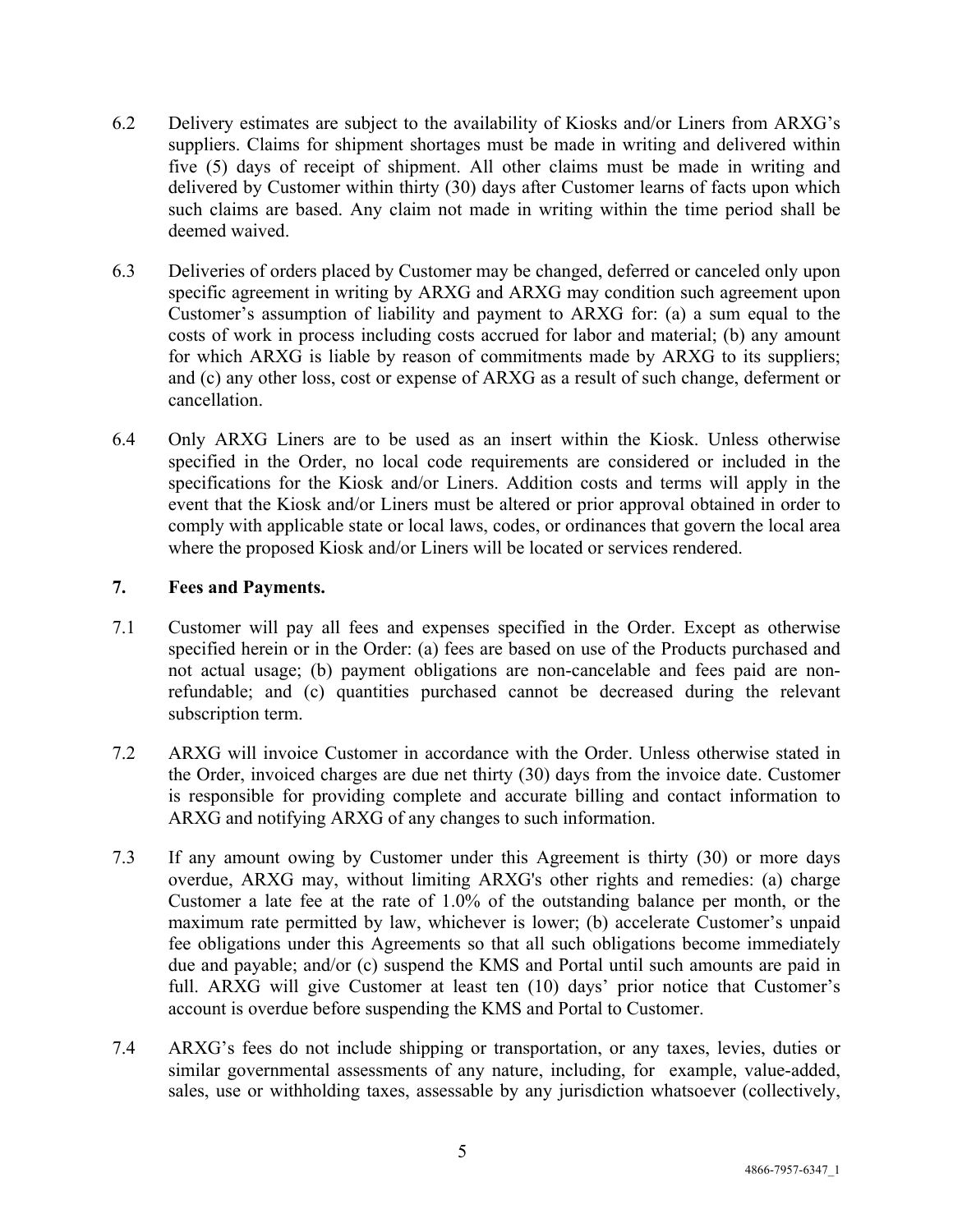"Taxes"). Customer is responsible for paying all Taxes associated with Customer's licenses and purchases hereunder. If ARXG has the legal obligation to pay or collect Taxes for which Customer is responsible under this Section, ARXG will invoice Customer and Customer will pay that amount, unless Customer provide ARXG with a valid tax exemption certificate authorized by the appropriate taxing authority. ARXG is solely responsible for taxes assessable against ARXG based on ARXG's income, property and employees.

## **8. Customer Responsibilities.**

- 8.1 Customer shall bear all costs and expenses associated with Customer's rights and obligations under this Agreement, including, but not limited to, all equipment, telephone lines, hardware, software, and other materials necessary for access to and use of the KMS and/or Portal. Customer is solely responsible for any and all activities that occur using Customer's password(s) for the Portal, including inputting, maintaining, and managing accurate information and ensuring that Customer exits or logs-off from the Portal at the end of each session of use.
- 8.2 Customer shall notify ARXG immediately of any unauthorized use of Customer's password(s) for the Portal, or any other breach of security that is known or suspected by Customer. ARXG shall not be responsible for any unauthorized access to, or alteration of, Customer's transmissions, data, or Customer Data, or any material, information or data sent or received, regardless of whether the data is actually received by ARXG, or any transactions entered into through the Portal or failure to abide by this Agreement. ARXG shall not be responsible or liable for the deletion, correction, destruction, damage, loss or failure to store any Customer Data, or for any actions or omissions which ARXG takes in reliance upon Customer Data.
- 8.3 Customer agrees that Customer's purchases are not contingent on the delivery of any future functionality or features, or dependent on any oral or written public comments made by ARXG regarding future functionality or features.
- 8.4 Customer warrants that it shall timely, completely and accurately perform all of its obligations and responsibilities under this Agreement, the Order, and all SOWs, including, without limitation, the timely rendering of all required decisions and approvals. Should Customer fail to comply with this warranty, ARXG shall receive an appropriate extension of time to provide the KMS and/or Portal under this Agreement, shall not be held responsible or liable for any resulting delay.

#### **9. Customer Data.**

9.1 Customer represents and warrants that any and all documents, summaries, reports, analysis, studies, information, text, graphics, sound recordings, video recordings, or other materials ("Customer Data") provided, disclosed, or delivered by Customer and/or its suppliers, customers and Authorized Users in connection with its use of the KMS and/or Portal are the property of Customer, or that Customer has the rights to disclose or deliver the Customer Data and other materials to ARXG, and that the Customer Data and other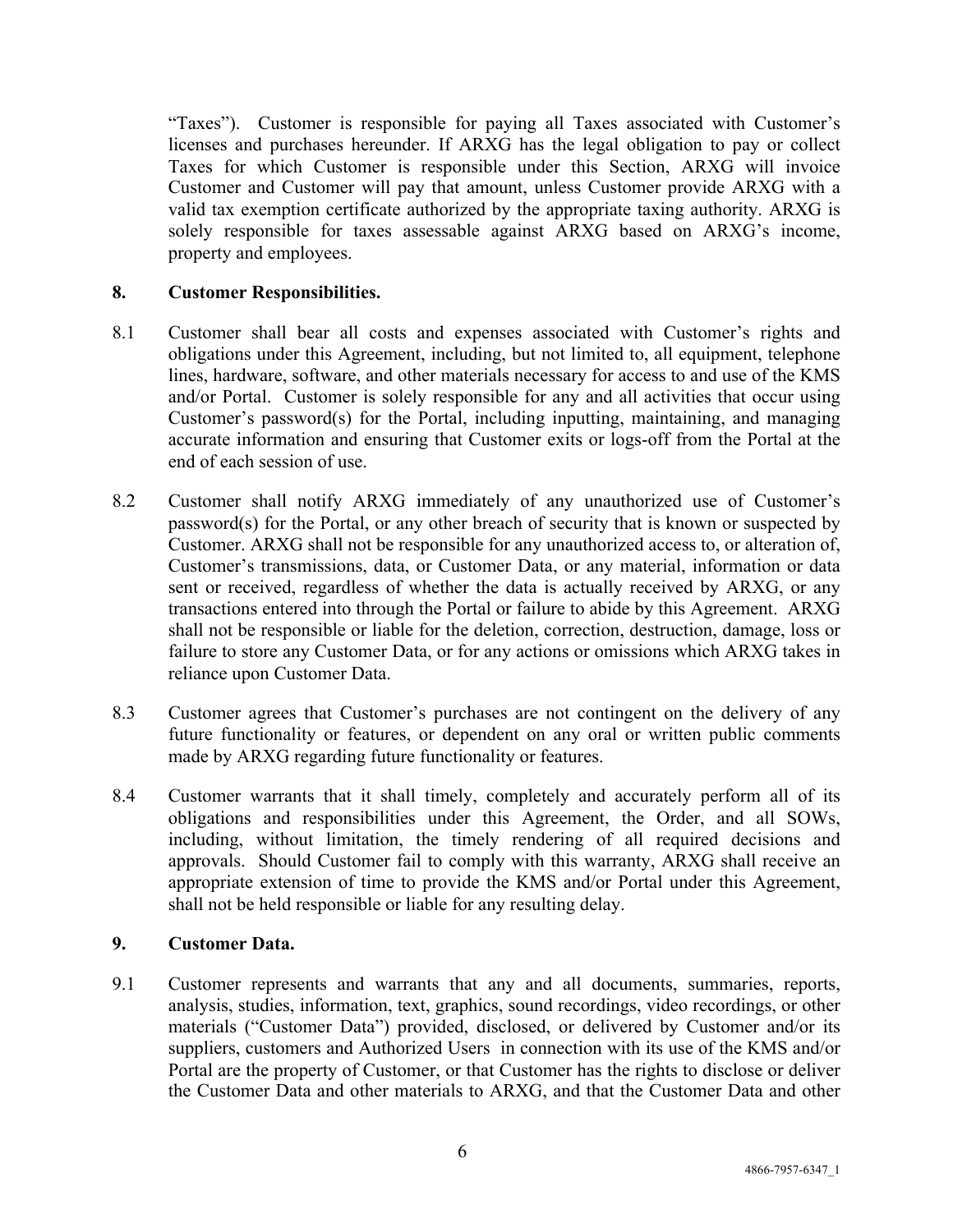materials do not infringe any copyright, trademark, trade secret, patent or other right of any third party.

- 9.2 ARXG shall be entitled to rely on the accuracy, truthfulness, completeness and appropriateness of all Customer Data. If Customer and/or its Authorized Users submit Customer Data in deviation from the agreed upon specifications or format, or which contain extraneous data, then ARXG will notify Customer of the deviation and Customer will either (a) remedy the deviation at its cost; or (b) direct ARXG to remedy the deviation, and Customer will pay to ARXG the applicable hourly rates for such services.
- 9.3 ARXG shall have the right, but not obligation, to refuse to incorporate into the Portal or to remove from the Portal, at any time, without prior notice to Customer, any Customer Data that, in ARXG's sole opinion, is defamatory, threatening, obscene, indecent, patently offensive, violative of the proprietary rights of a third party or otherwise tortious; provided, however, that such right will not relieve the Customer any of its indemnification obligations under this Agreement.

#### **10. Ownership.**

- 10.1 Except for Customer Data, ARXG owns and shall retain all rights, title and interests, including all intellectual property rights, in and to the Products and Documentation, and other deliverables under this Agreement, including, all modifications, enhancements, updates, upgrades, improvements, adaptations, and/or derivative works of the foregoing, whether made by ARXG, Customer, and/or the parties jointly (collectively, "ARXG Materials"). No ARXG Materials shall be, or are to be considered, "works made for hire" as that term is used in connection with the U.S. Copyright Act. To the extent that, by operation of law or otherwise, Customer owns any intellectual property rights in such ARXG Materials, Customer hereby assigns to ARXG all rights, title and interest, including all intellectual property rights, in such works. Customer agrees to provide reasonable assistance to ARXG, at no additional cost, in connection with ARXG's registration, recordation, and/or enforcement, of its intellectual property rights in ARXG Materials.
- 10.2 Customer owns and shall retain all rights, title and interests, including all intellectual property rights, in and to: (a) all Customer Data provided by Customer and/or its Authorized Users to ARXG under this Agreement, and (b) all Customer Data generated by the KMS, Portal and associated services, exclusive of ARXG's ownership rights in and to the manner in which the KMS and/or Portal: (i) receives, stores, formats, displays, and organizes the Customer Data; and/or (ii) permits Customer to view, print, display, download, manipulate, analyze and reformat the Customer Data. Customer hereby grants ARXG a non-exclusive, non-transferable license to copy, display, store, aggregate, modify, and otherwise use Customer Data as necessary to perform its obligation under this Agreement.
- 10.3 Customer authorizes ARXG to generate, retain, store, and use Aggregated Statistics to improve its Products and/or services, for statistical and marketing purposes, and for maintenance, reporting, analysis, benchmarking, fraud prevention, and/or general market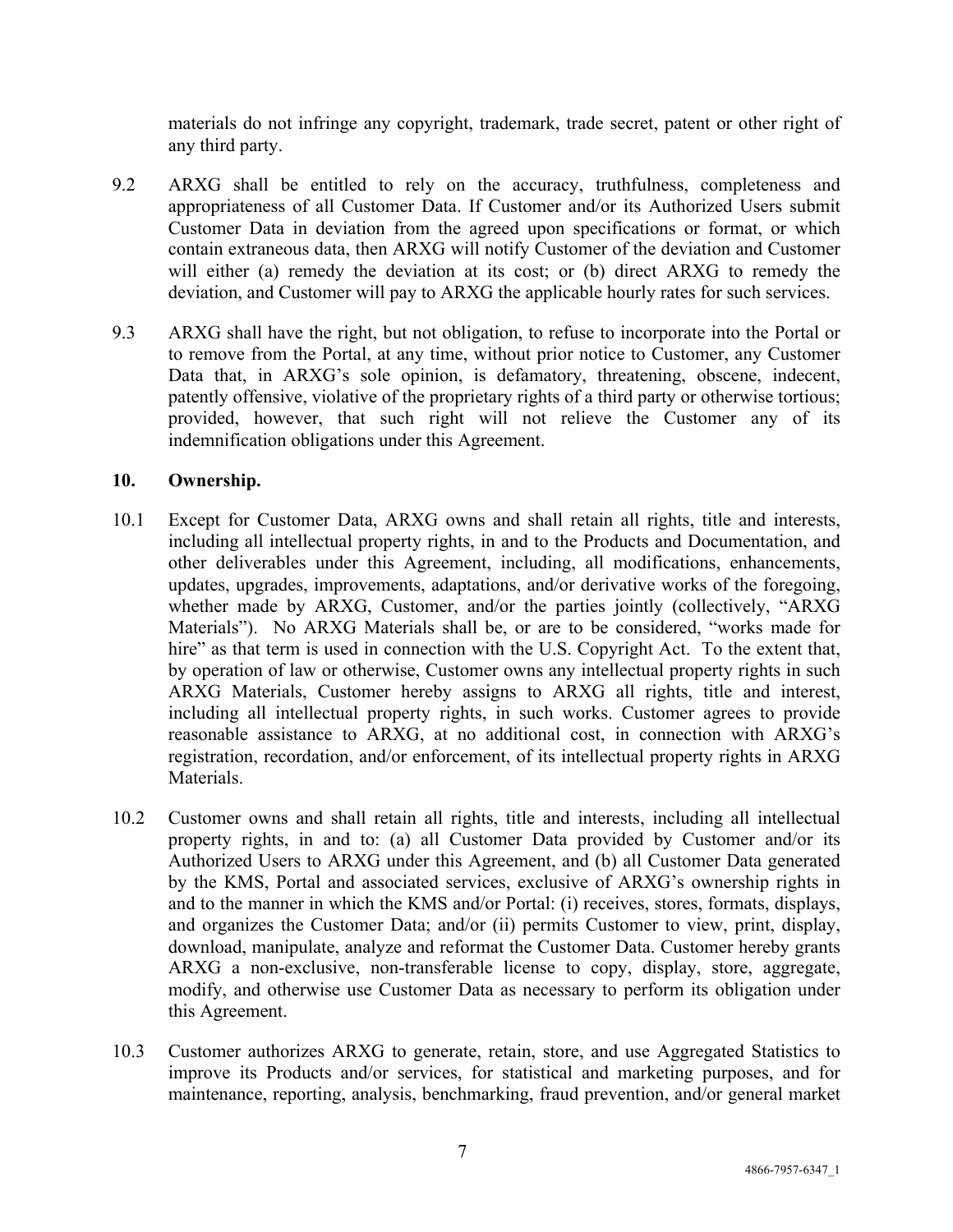research; provided that ARXG does not use such data in a manner, or publish any report, that could lead to the identification of Customer. Any products, algorithms, reports, or derivative works from Aggregated Statistics is the sole property of ARXG.

10.4 From time to time, Customer may choose to submit comments, information, questions, data, ideas, description of processes, or other information to ARXG, including any made in the course of receiving support services ("Feedback"). ARXG shall own and retain all rights, title and interests, including all intellectual property rights, in and to the Feedback, and may freely use, copy, disclose, license, distribute and exploit any Feedback in any manner without any obligation, royalty or restriction based on intellectual property rights or otherwise. No Feedback will be considered Customer's Confidential Information, and nothing in this Agreement limits ARXG's right to independently use, develop, evaluate, or market products, whether incorporating Feedback or otherwise.

#### **11. Warranties and Disclaimers.**

- 11.1 ARXG warrants that for a period thirty (30) days after the Acceptance Date, the KMS will operate in substantial compliance with its applicable Documentation. If during this period the KMS does not perform as warranted, then ARXG will use commercially reasonable efforts to correct the nonconformance. If ARXG is unable to correct the nonconformance within a reasonable time, but in no event more than sixty (60) days, Customer may terminate this Agreement, return all KMS, Documentation, and other materials to ARXG, and receive a full refund of all licensee fees paid to ARXG for the KMS under this Agreement.
- 11.2 ARXG warrants that during the term of this Agreement, the Portal will operate in substantial compliance with its applicable Documentation. If the Portal fails to meet this warranty, ARXG shall, at no additional charge to Customer, use commercially reasonable efforts to correct such failure within a reasonable time. Customer acknowledges that the Portal may become inoperable for periods of time due to scheduled maintenance and due to causes beyond the reasonable control of ARXG, such as denial of service attacks, virus infestations, and power or communications outages. To the extent that the cause of inoperability is within the reasonable control of ARXG, the Portal will be restored promptly following the cessation of such cause(s).
- 11.3 This KMS and Portal warranties apply only to KMS and the Portal used in accordance with this Agreement, and does not apply if the KMS media, or KMS code has been subject to accident, misuse, or modification, and only if the nonconformance can be demonstrated on an unmodified version of the KMS and/or Portal. It shall not be deemed a breach of the KMS warranty if any failure of the KMS to operate in substantial compliance with its applicable Documentation is caused, in whole or in part, by an error, malfunction or other problem with the Environment and/or any one or more Third Party KMS products.
- 11.4 If ARXG investigates any nonconformance and such nonconformance is found to be caused by operator error, erroneous system configuration, modification, or other cause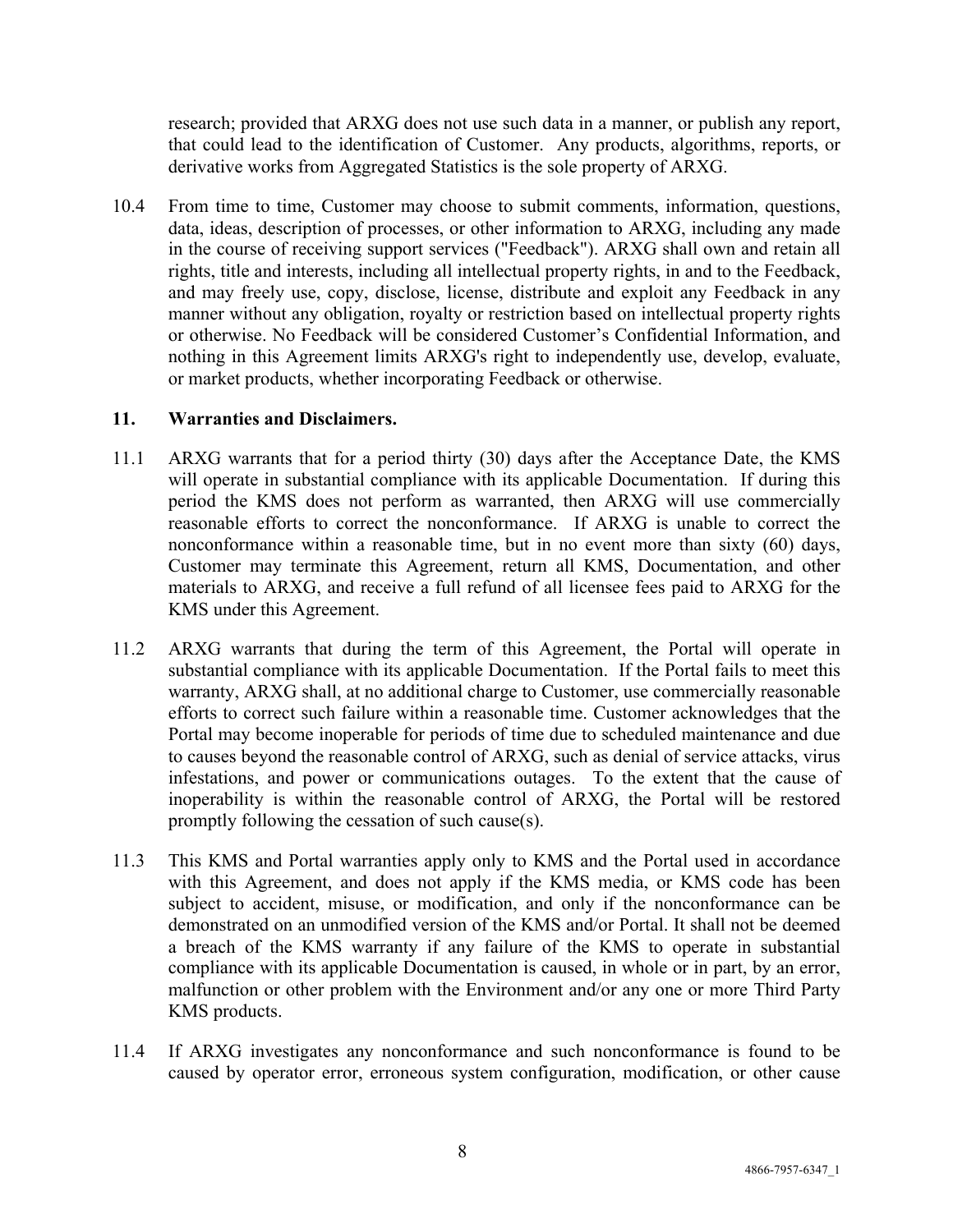not inherent in the KMS and/or Portal, as applicable, ARXG reserves the right to charge for its services at its then-current professional service rates.

- 11.5 ARXG warrants that for a period of one (1) year from the date of shipment, the Kiosk and/or Liners will remain free from defects in material and workmanship under normal use and proper maintenance. ARXG's obligation under the warranty shall be limited to the repair or replacement (at ARXG's option) of the Kiosk and/or Liners or parts manufactured by ARXG exclusive of the cost of field labor for removing or reinstalling such the Kiosk and/or Liners or parts. Failure to give written notice to ARXG of any alleged defect under this warranty within twenty (20) days of its discover, or attempts by parties other than ARXG or its authorized representatives to remedy the alleged defects, or failure to return product or parts for repair or replacement as herein provide, or failure to install and operate said products and parts according to instructions furnished by ARXG, or misuse, modification, abuse or alteration of such product, accident, fire, flood or other Act of God, or failure to pay entire contract price when due shall be a waiver by Purchaser of all rights under this warranty.
- 11.6 EXCEPT AS EXPRESSLY PROVIDED IN THIS SECTION, THE PRODUCTS ARE PROVIDED "AS IS," AND ARXG AND ITS SUPPLIERS EXPRESSLY DISCLAIM ANY AND ALL WARRANTIES AND REPRESENTATIONS OF ANY KIND, INCLUDING ANY WARRANTY OF NON-INFRINGEMENT, TITLE, FITNESS FOR A PARTICULAR PURPOSE, FUNCTIONALITY, OR MERCHANTABILITY, WHETHER EXPRESS, IMPLIED, OR STATUTORY. LICENSOR SHALL NOT BE LIABLE FOR DELAYS, INTERRUPTIONS, SERVICE FAILURES AND OTHER PROBLEMS INHERENT IN USE OF THE INTERNET AND ELECTRONIC COMMUNICATIONS OR OTHER SYSTEMS OUTSIDE THE REASONABLE CONTROL OF ARXG.

## **12. Confidentiality.**

- 12.1 During this Agreement, each party may have access to information that is considered confidential by the other. This information may include, but is not limited to, the KMS, Portal, Documentation, Customer Data, technical know-how, technical specifications, software object code and source code, protocols, processes, strategic business plans, results of testing, systems, financial information, product information, methods of operation, customer information, supplier information and compilations of data ("Confidential Information").
- 12.2 Each party shall use the other party's Confidential Information only for the purposes of this Agreement. Each party shall maintain the confidentiality of the other party's Confidential Information in the same manner in which it protects its own Confidential Information of like kind, but in no event shall either party take less than reasonable precautions to prevent the unauthorized disclosure or use of the other party's Confidential Information.
- 12.3 Each party is permitted to disclose the other party's Confidential Information to its employees, contractors and other third parties on a need to know basis only, provided that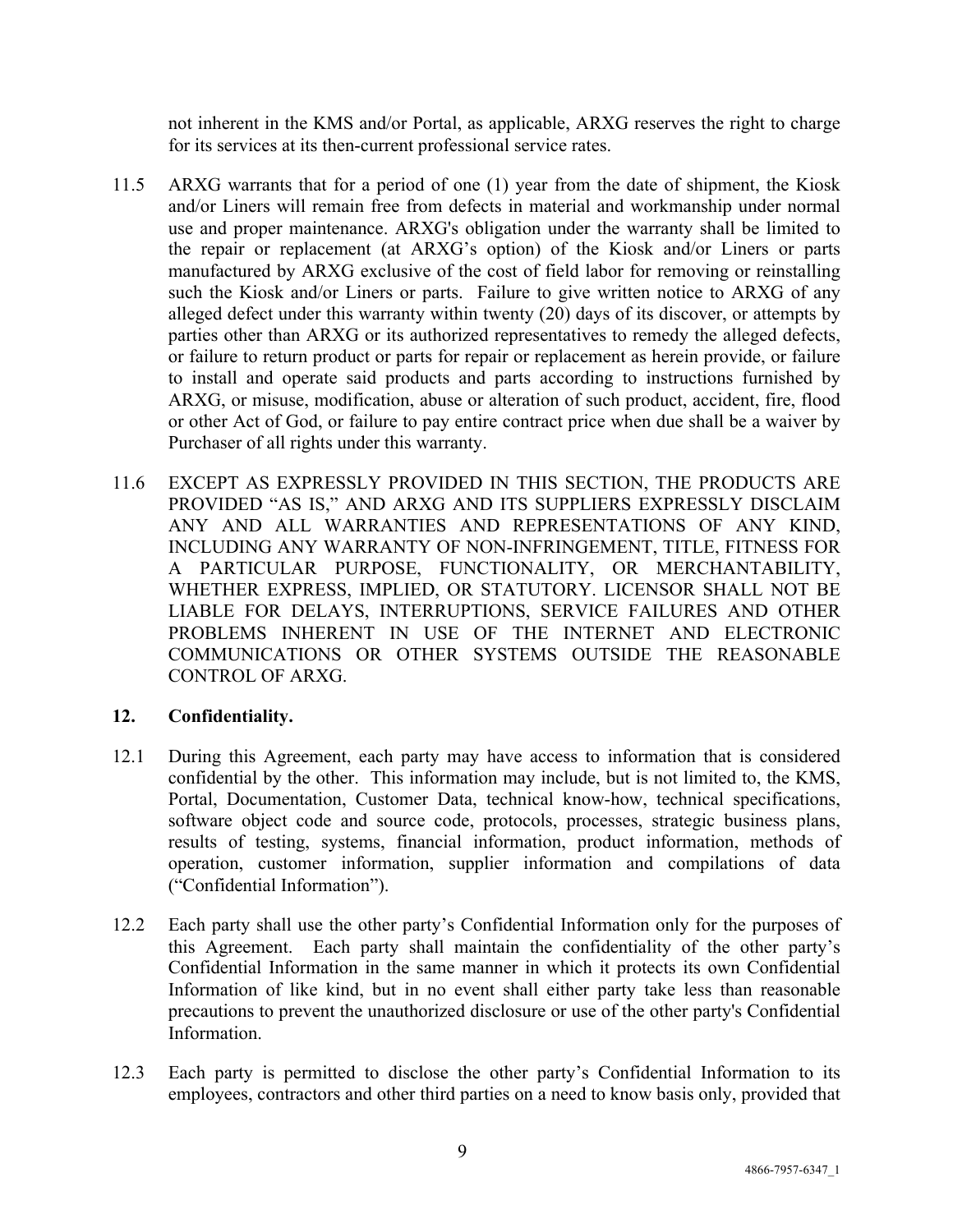such employees, contractors and/or third parties have contractual or legal confidentiality obligations to that party no less stringent than those contained in this Agreement. Each party shall be and remain fully liable and responsible for its employees', contractors' and/or other third parties' unauthorized disclosure or use of the other party's Confidential Information.

- 12.4 Each party is permitted to disclose the other party's Confidential Information as legally required in response to a court order, subpoena, administrative proceeding and/or similar legal process; provided that it, to the extent legally permitted, gives the other party reasonable notice of the request, and an opportunity to defend and/or attempt to limit or prevent the disclosure of its Confidential Information.
- 12.5 The confidentiality provisions of this Agreement do not apply to information that is or becomes generally available or known to the public through no act or omission of the receiving party; was received lawfully from a third party through no breach of any obligation of confidentiality owed to the disclosing party; or created by a party independently of its access to or use of the other party's Confidential Information.
- 12.6 Upon termination of this Agreement, each party shall return the other party's Confidential Information and shall not use the other party's Confidential Information for its own, or any third party's, benefit. The provisions of this Section shall survive termination of this Agreement for so long as the Confidential Information remains confidential.

#### **13. Indemnification.**

- 13.1 ARXG shall defend, at its sole expense, any third party claim, demand or suit ("Claim") against Customer alleging that Customer's authorized use of any Product and/or Documentation infringes a third party's U.S. patent, copyright, trademark, trade secret or other intellectual property right, and shall indemnify and hold Customer harmless from and against any and all damages, fines, penalties, costs, expenses and/or fees (including reasonable attorneys' fees) awarded or assessed against Customer in association with the Claim, or reached through a negotiated settlement of the Claim.
- 13.2 This indemnification extends only to the Products as delivered by ARXG and does not extend to: (a) any modifications, enhancements or other changes to the Products and/or Documentation created by or on behalf of Customer (unless created by ARXG); and/or (b) any Claim arising out of the combination of the Products with any other code, software, hardware or any other products, provided that such infringement would not have occurred but for such combination.
- 13.3 If any Products infringe a third party's U.S. patent, copyright, trademark, trade secret or other intellectual property right, or ARXG reasonably believes that it is likely to infringe, then ARXG shall, at its sole expense either (a) procure for Customer the right to continue using the Products; or (2) replace or modify the Products so that it is non-infringing, but maintains substantially the same functionality. If neither of these options is reasonably practical for ARXG, ARXG may terminate Customer's right to use the Products and Documentation.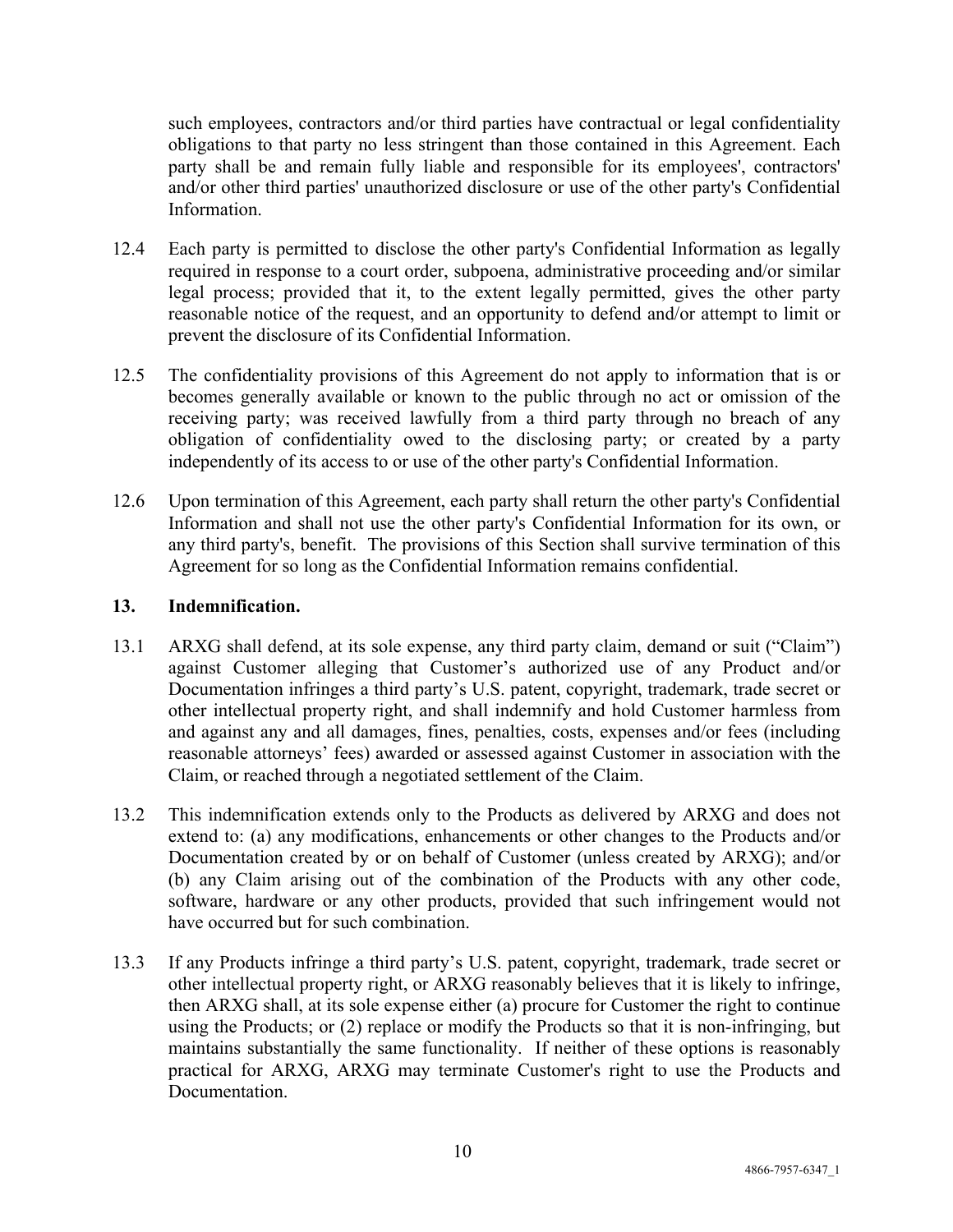- 13.4 Except for claims that are ARXG's obligation under Sections 13.1, Customer shall defend, at its sole expense, any Claim against ARXG arising out of Customer's (a) use of the Products and/or breach of this Agreement by Customer; (b) alleging that Customer Data infringes the intellectual property rights, contract rights or other rights of a third party; and/or (c) any assertion that Customer made false, misleading and/or otherwise deceptive statements with regard to ARXG and/or the specifications, features or capabilities of the Products; and shall indemnify and hold ARXG harmless from and against any and all damages, fines, penalties, costs, expenses and/or fees (including reasonable attorneys' fees) awarded or assessed against ARXG in association with the Claim, or reached through a negotiated settlement of the Claim.
- 13.5 In order to receive indemnification under this Section, the party seeking indemnification must promptly notify the other party of the assertion of the Claim; allow the other party to retain sole and exclusive control over the defense and/or settlement of the Claim; and cooperate with the other party, at the other party's expense, in the defense and/or settlement of the Claim. This Section sets forth each party's sole indemnification obligations and indemnification remedies in association with the Claims described above.

## **14. Term and Termination.**

- 14.1 This Agreement is effective on the date last signed by the parties (the "Effective Date") and continues for the period set forth in the applicable Order, unless earlier terminated in accordance with this Agreement. This Agreement shall automatically renew for successive one (1) year periods unless a party provides the other party with written notice of its intent not to renew, not less than ninety (90) days prior to the end of the thencurrent term.
- 14.2 Each party may terminate this Agreement if (a) the other party commits a material breach of this Agreement and fails to cure such breach within thirty (30) days after its receipt of written notice of such breach from the non-breaching party; or (b) the other party ceases to operate, declares bankruptcy, or becomes insolvent or is otherwise unable to meet its financial obligations.
- 14.3 Upon termination or non-renewal of this Agreement:
	- (a) Customer shall, within thirty (30) day of the effective date of termination or nonrenewal (i) promptly discontinue all use of the KMS, Portal, and Documentation, (ii) promptly de-install and/or remove any and all copies of the KMS, whether authorized or unauthorized, from any computer or server upon which the KMS has been installed by or on behalf of Customer; (iii) promptly return the all copies of the KMS, Documentation and all other materials to ARXG; and (iv) pay ARXG all amounts owed under this Agreement.
	- (b) ARXG shall, at its then-current hourly rates, purge all Customer Data from the Portal and provide Customer with an electronic copy of all of Customer Data residing on the Portal, in a format chosen by Customer;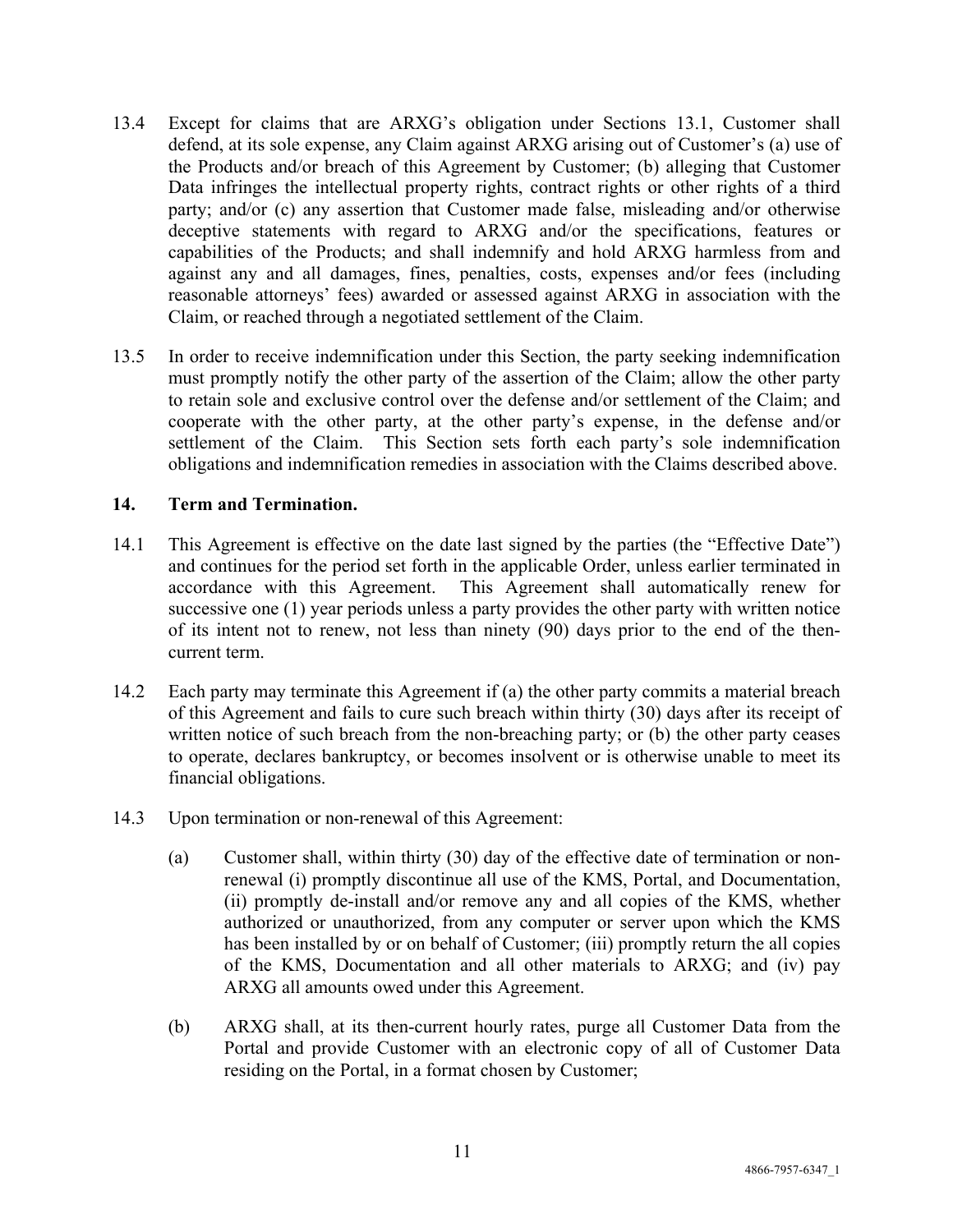- (c) each party shall return the other party's Confidential Information and other materials.
- 14.4 All provisions of this Agreement relating to confidentiality, ownership, indemnification, and limitations of liability shall survive termination or non-renewal of this Agreement.

## **15. Limitation of Liability.**

- 15.1 Except as provided below, in no event shall either party be liable to the other party in connection with this Agreement, regardless of the form of action or theory of recovery, for any: (a) indirect, incidental, consequential, special, punitive or exemplary damages, regardless of whether that party is aware of their possibility; (b) lost profits, lost revenue, loss of data, lost business expectancy or business interruption losses; and/or (c) direct damages in an amount in excess of the fees paid by Customer to ARXG for the affected Product(s) under this Agreement during the twelve (12) month period immediately preceding the event giving rise to the claim.
- 15.2 The limitations set forth in Section 15.1 do not apply to a party's: (a) indemnification obligations under this Agreement; (b) breach of its confidentiality obligations; (c) violation, misappropriation or infringement of the other party's intellectual property rights; and/or (d) gross negligence or willful misconduct.
- 15.3 Any claims relating to this Agreement shall be brought within one (1) year after the party asserting the claim knew, or reasonably should have known, of the existence of the claim.

#### **16. General.**

- 16.1 This Agreement, all Orders, and all amendments thereto contain the entire understanding of the parties with respect to the subject matter addressed herein and supersede, replace and merge all prior understandings, promises, representations and agreements, whether written or oral, relating thereto. This Agreement may not be modified except by a writing signed by both parties. No terms or conditions of either party's invoice, purchase order or other administrative document shall modify the terms and conditions of this Agreement, regardless of the other party's failure to object to such form. The remedies accorded ARXG under this Agreement are cumulative and in addition to those provided by law.
- 16.2 The relationship between ARXG and Customer is that of independent contractor. Nothing in this Agreement shall be construed as creating a relationship between ARXG and Customer of joint venturers, partners, employer-employee, or agent. Neither party has the authority to create any obligations for the other, or to bind the other to any statement, representation or document.
- 16.3 ARXG shall be permitted to use subcontractors to perform its obligations under this Agreement, provided that no use of any subcontractors shall relieve ARXG of its obligations under this Agreement, and ARXG shall remain liable for each subcontractor's compliance with, or breach of, this Agreement.